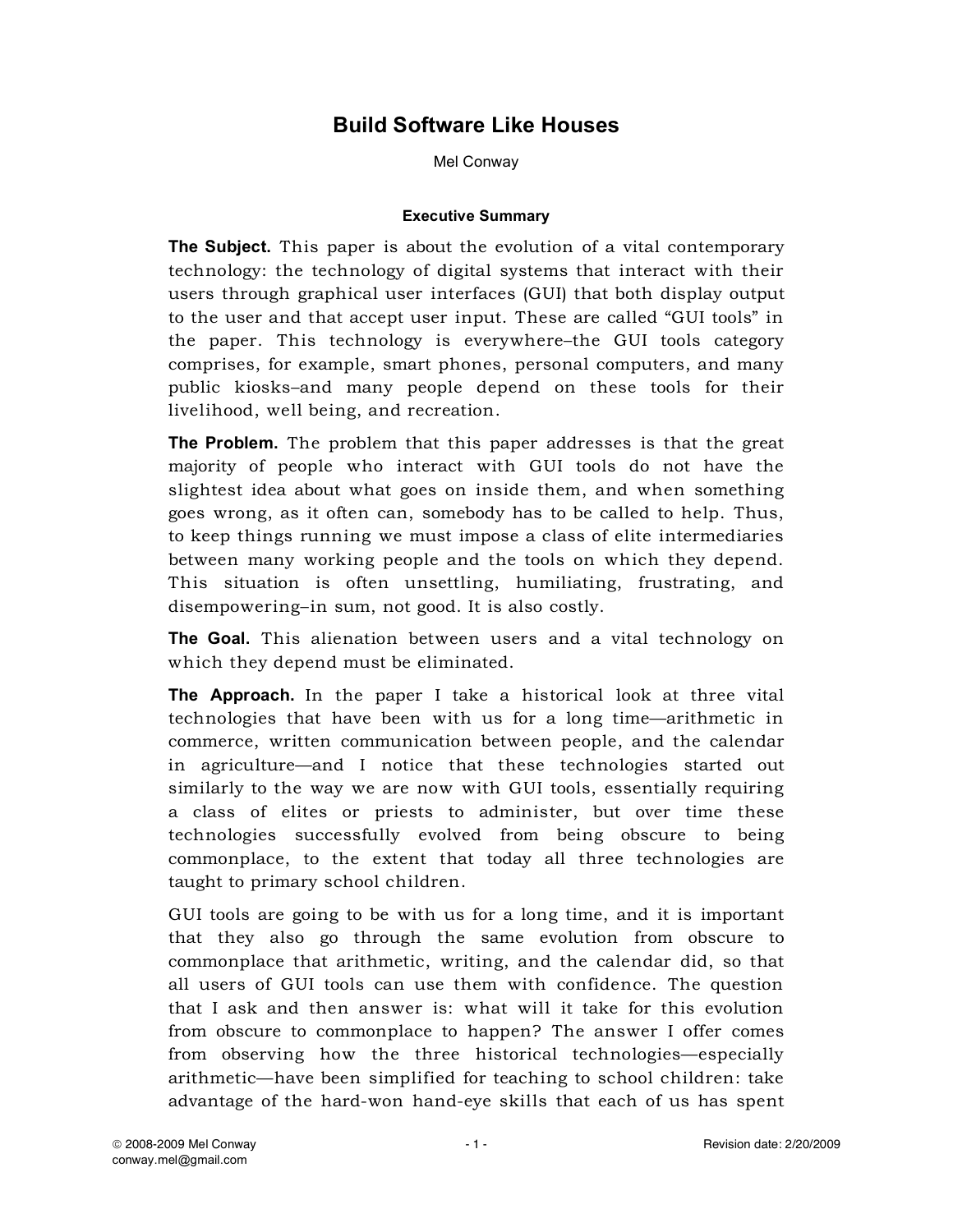years practicing as children. In other words, make it concrete and put it through the hands. I have done this for GUI tools.

**The Solution.** I have created a new, more humane, concrete conceptual model and a visual assembly method for GUI tools that will help any learner relate to the technology more like carpentry or plumbing than software. Furthermore, the concrete conceptual model and visual assembly method are applicable to the entire class of GUI tools. Today's GUI tools are not built according to this conceptual model, but they could be, and many would have more transparent implementations if they were.

**The Question.** We are now in a position to take a large step in the evolution of the technology of GUI tools from obscure to commonplace, just as arithmetic, writing, and the calendar have so evolved, with large social benefits. The reason is the appearance of a more humane conceptual model for GUI-tool internals. This new conceptual model is by its nature a disruptive technology. Where is the application niche in which this disruptive technology can become established? I present a few candidates, the most evident being in primary- and middle-school education. Not satisfied with existing answers to this question, I am eager to sit down with people interested in this issue to plan the best strategy for moving forward.

## **Contents of the Paper**

| <b>Prelude to the Thesis</b>                                              | 3  |
|---------------------------------------------------------------------------|----|
| Digital Technology Connects to Our Hand-eye Skills 3                      |    |
| Technological Advance Alienates Its Users 3                               |    |
| Long-term Technologies Move Toward Widespread Understanding 4             |    |
| <b>The Thesis</b>                                                         | 6  |
| Widespread Understanding Requires Hand-eye Construction 6                 |    |
| A Concrete Metaphor for All GUI Tools Exists 6                            |    |
| A Hand-eye Construction Tool That Builds GUI Tools Exists 8               |    |
| The Way Forward                                                           | 9  |
| Software Development 9                                                    |    |
| Education 9                                                               |    |
| <b>Appendix 1: The Four Elements of the Hand-eye Construction Process</b> |    |
| Appendix 2: A Widely Usable Web Application Development Service           | 12 |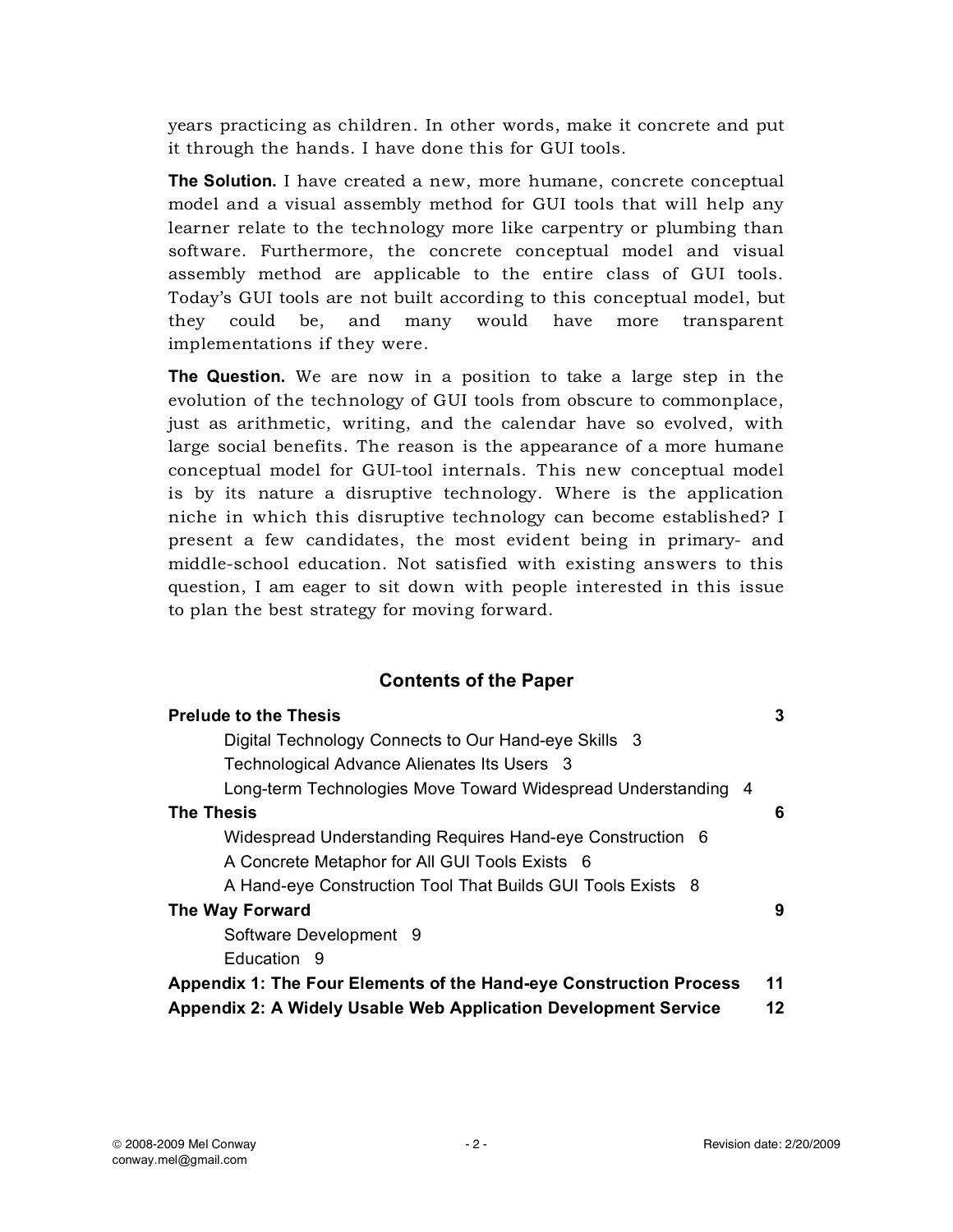## **Prelude to the Thesis**

predecessors, have been securing and preparing their food, building their shelters, and otherwise modifying the world to support their existence,

For thousands of generations men and women, and their genetic

## **Digital Technology Connects to Our Hand-eye Skills**

|                                                                      | using their bare hands, sometimes augmented by simple hand tools.                                                                                                                                                                                                                                                                                                                                                                                                                                                                                                                                                                                                                                                                                                |
|----------------------------------------------------------------------|------------------------------------------------------------------------------------------------------------------------------------------------------------------------------------------------------------------------------------------------------------------------------------------------------------------------------------------------------------------------------------------------------------------------------------------------------------------------------------------------------------------------------------------------------------------------------------------------------------------------------------------------------------------------------------------------------------------------------------------------------------------|
| The hand-eye learning style is<br>built into us                      | To witness the development of a human child in the first few years of life<br>is to realize the immense importance of the skills that intricately<br>coordinate the hands and eyes. We are born without these skills but with<br>a tremendous potential to acquire them, which we then obtain after birth<br>through literally years of practice. Our species has evolved with a vital<br>hand-eye subsystem in place to support both the learning of the hand-<br>eye skills and their employment.                                                                                                                                                                                                                                                              |
| Our technologies have been<br>evolving with us since prehistory      | The development of our species began to accelerate when we started<br>employing agencies outside our bodies to amplify our muscles, first<br>domesticated animals, and later machines. We have acquired many such<br>technologies over our history.                                                                                                                                                                                                                                                                                                                                                                                                                                                                                                              |
|                                                                      | We don't use our technologies directly; we use <i>tools</i> . A tool is an<br>invention that harnesses one or more technologies to amplify one or<br>more human skills.                                                                                                                                                                                                                                                                                                                                                                                                                                                                                                                                                                                          |
| Something new is on the scene:<br>digital technology                 | Now, in the last half century many existing technologies have fused and<br>morphed into something that is so potent and strange we are tempted to<br>call it a new technology. I call it <i>digital technology</i> . In some ways it is a<br>higher order technology because of the way it interconnects, controls,<br>and unifies many of our existing technologies.                                                                                                                                                                                                                                                                                                                                                                                            |
|                                                                      | The dominant tool of digital technology is the " $GUI^*$ tool". A GUI tool<br>is a digital tool with a bidirectional interface to the tool user's hand-<br>eye subsystem. Examples: a word processor on a computer, a "smart"<br>mobile telephone, a video game, an airline check-in kiosk.                                                                                                                                                                                                                                                                                                                                                                                                                                                                      |
|                                                                      | This paper is about making the technology of GUI tools<br>understandable to a large portion of our population.                                                                                                                                                                                                                                                                                                                                                                                                                                                                                                                                                                                                                                                   |
| <b>Technological</b><br><b>Advance Alienates Its</b><br><b>Users</b> | It seems that every advance of a technology further removes the typical<br>user of its tools from understanding how the tools work and from<br>recovering from their failures. My favorite example is sound recording.<br>Edison's development of the wax cylinder evolved into a mass consumer<br>product, the 78 RPM record. Before the mechanical gramophone became<br>electrified, its function and its connection to the ear was intuitively<br>understandable by its users and, if part of it broke, its function could be<br>largely recovered by the application of human ingenuity. If the needle<br>broke, use a toothpick. If the spring broke, push the turntable around by<br>hand. Even after the "morning glory" acoustic horn was replaced by an |

<sup>∗</sup> "GUI" (pronounced the same as *gooey*) is an acronym for *Graphical User Interface*. The term refers to the display screen of the prototypical GUI tool: the personal computer after the mid-1980s.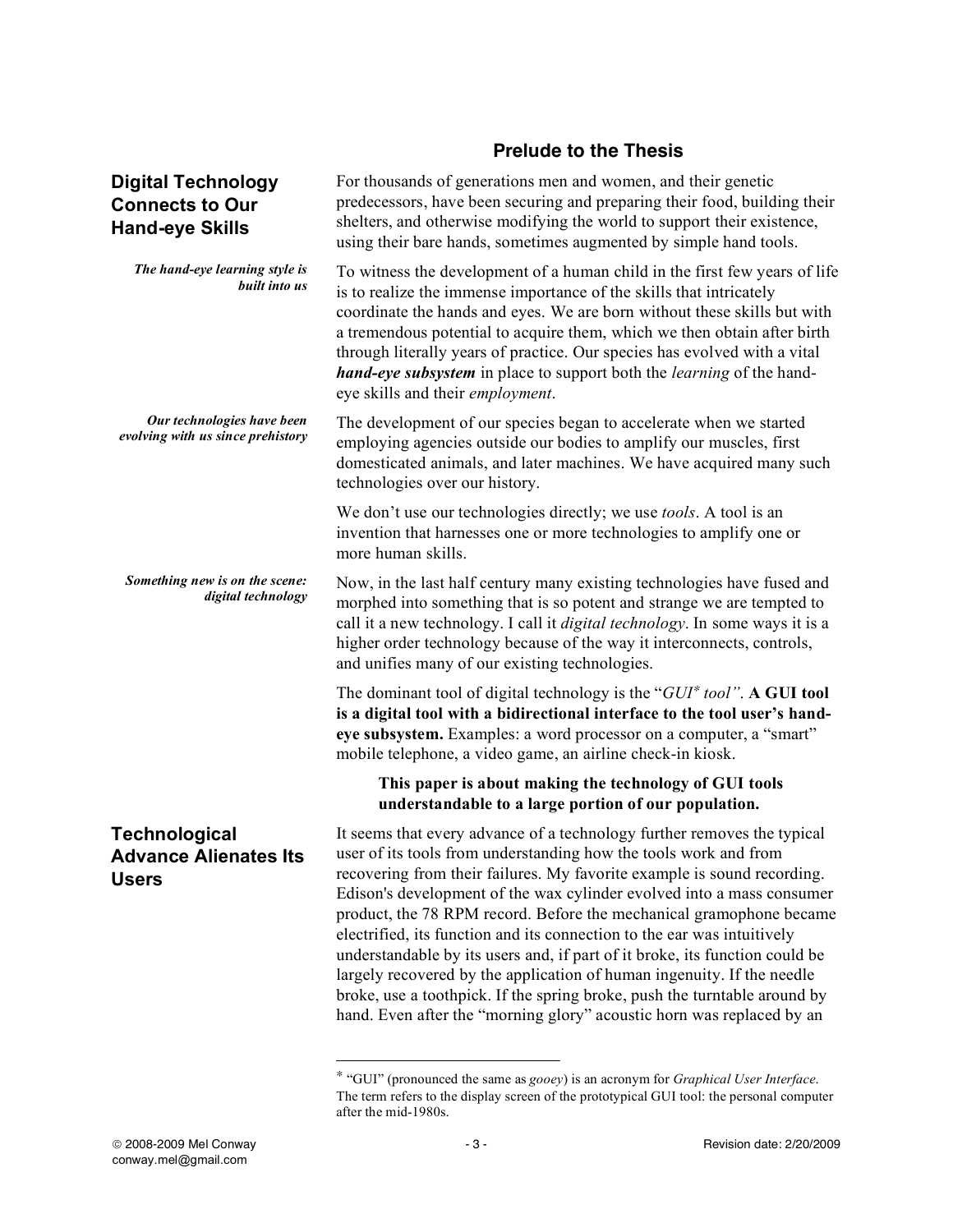electronic amplifier and loudspeaker, you could recover from failure by reverting to the mechanical model.

The replacement of the 78 RPM record by the 33 1/3 RPM LP began the descent into alienation. The grooves were so fine the toothpick trick no longer worked. Shortly after the LP record came magnetic tape; now the method of recording the music was invisible. But at least the sound waves were there–somewhere. The CD changed that; the sound waves became long strings of numbers, and even seeing the spots that carried these numbers required a powerful magnifier. Well, at least the numbers still stood for the sound waves, even though we couldn't find them. Then came mp3 compression and even that connection to our ear-brain went away. The iPod® is worlds away from the gramophone in elegance and power, but which will you choose when your life depends on keeping it running?

The story of movies is similar. Our technology has evolved from flip books to streams of bits that we can't even store and call our own.

What's wrong with the fact that technological advance separates people from the technologies they need? It's the disempowerment–our dependency on elite intermediaries between us and our technologies.

Arthur C. Clarke famously stated: "Any sufficiently advanced technology is indistinguishable from magic." Magic is beyond our understanding and therefore beyond rational control. For many of us, our livelihoods and security depend on magic of this sort. Because our control over this magic is at best tenuous, our dependency on advanced technology–and on the elites who manage it for us–is accompanied by a pervasive uneasiness.

But the news here is encouraging, if your time perspective is long enough. There is nothing new about the tension between technological advance and alienation of the masses. Indeed, one way we can think of human progress is in terms of the migration of the mastery of technologies from elites to commoners.

**Long-term Technologies Move Toward Widespread Understanding**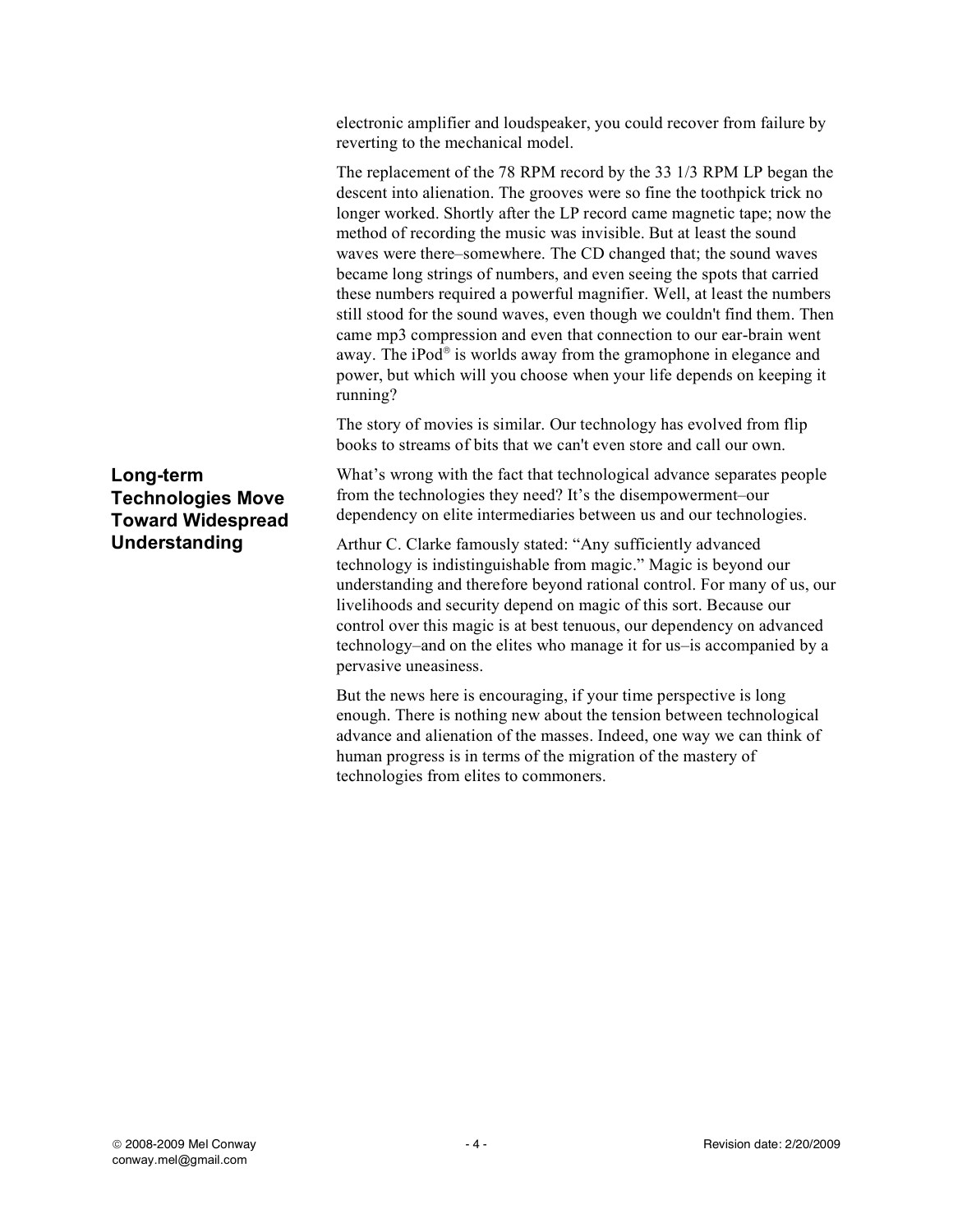*The boundary between the understanding elite and the dependent masses shifts, and understanding becomes universal*

*Widened understanding is enabled by tools that are well matched to our hand-eye skills*

If a technology is important enough to last for a very long time, the fraction of the population that understands it may start with a small cadre of elites but it will increase until it becomes almost the entire population. As this happens, teaching about the technology will migrate from professional school to primary school. Consider:

- Arithmetic in commerce
- Written communication between people
- Use of the calendar in agriculture

The invention of easy-to-use tools contributes to the migration of technologies toward universal understanding. A tool that helps to make a technology universally understandable will necessarily be well matched to our hand-eye skills. Examples:

- Arithmetic became more accessible when we mapped numbers onto our hands. Then almost every person came equipped with counting tools. After that there was room for invention of the abacus as an amplifier of these counting tools.
- Writing became more widely accessible when the pen replaced the hammer and chisel. (In 1962 Douglas Engelbart, inventor of the computer mouse, observed that if you couldn't build a pencil smaller and lighter than a brick you wouldn't be able to teach writing to children.)
- The power of the rectangular grid as a tool for organizing thought gives us insight into how our eye-brains work. For example, the seven-column monthly calendar simplifies for us the unification of the (otherwise incommensurate) seven-day week and the 28-, 29-, 30-, or 31-day month. Many business consultants use 2-by-2 grids for simplifying choice-making situations. One of my favorite examples of the 2-by-2 grid as a conceptual tool: place four U.S. presidents in the following grid.

|                | <b>Smart</b> | <b>Stupid</b> |
|----------------|--------------|---------------|
| Active         |              |               |
| <b>Passive</b> |              |               |

Indeed, the rectangular grid is the conceptual model of the groundbreaking GUI tool–the computer spreadsheet embodied as VisiCalc, 1-2-3, and Excel–that made digital technology useful to millions of people.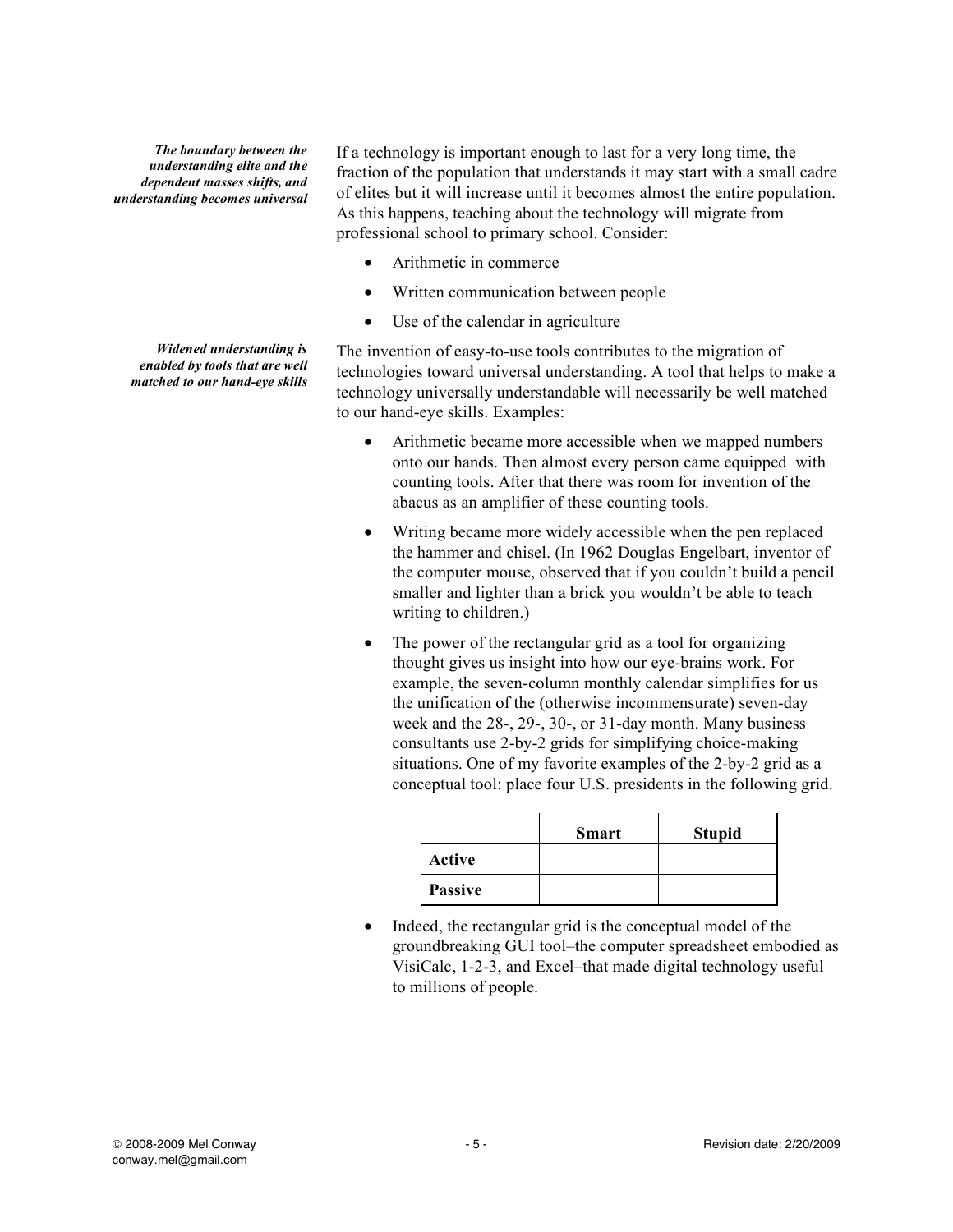## **The Thesis**

We have now laid the foundation for the question to be addressed by this paper:

#### **What will it take for the majority of the population to understand the technology of GUI tools?**

This question is important because digital technology is the dominant technology of our era and we increasingly participate in our society and economy through the use of GUI tools. Our dependency on elite intermediaries for the use of such a key technology cannot be a social good.

My answer to this question is analogous to the way arithmetic has been made accessible to elementary-school children: *make it concrete and manually manipulatable*. In this section I describe in three steps a way to think about, and actually build, GUI tools using hand-eye skills, analogously to the way an amateur carpenter might build a dog house using hand-eye skills and a few hand tools. Hence the title of this paper: "Build Software Like Houses".

Consider this task. You are given two pieces of wood, a hammer, and a nail, and asked to drive the nail into both pieces so they are fastened together. Here are two conceivable methods for performing the task.

- 1. Pick up the hammer and drive the nail into the two pieces of wood.
- 2. You have a robot that inputs nail-driving programs and executes them. Write a program that will be understandable by this robot, and give it to the robot.

Of course the choice is a no-brainer. But the example is not frivolous because the way we build GUI tools today is more like method 2 (programming) than method 1 (hand-eye construction). The more you think about method 2 the harder it seems to get. What language do you use to communicate with the robot? How do you tell the robot where to find the wood and the nail? How do you tell the robot how to deal with contingencies such as a bent nail or a hard knothole? Clearly, our hardwon hand-eye skills deal with a lot of questions implicitly in method 1 that we have to deal with explicitly if we choose method 2.

Is there something essentially different between programming and handeye construction? If so, what is it? I have identified four essential attributes of a hand-eye construction process: *unity, immediacy, continuity, and interactivity*; I describe these in Appendix 1.

The first step in the development of the thesis is this assertion:

**A necessary condition for GUI tools to be explainable in elementary school (that is, to be widely understandable) is that they be constructible using a hand-eye process**.

## **Widespread Understanding Requires Hand-eye Construction**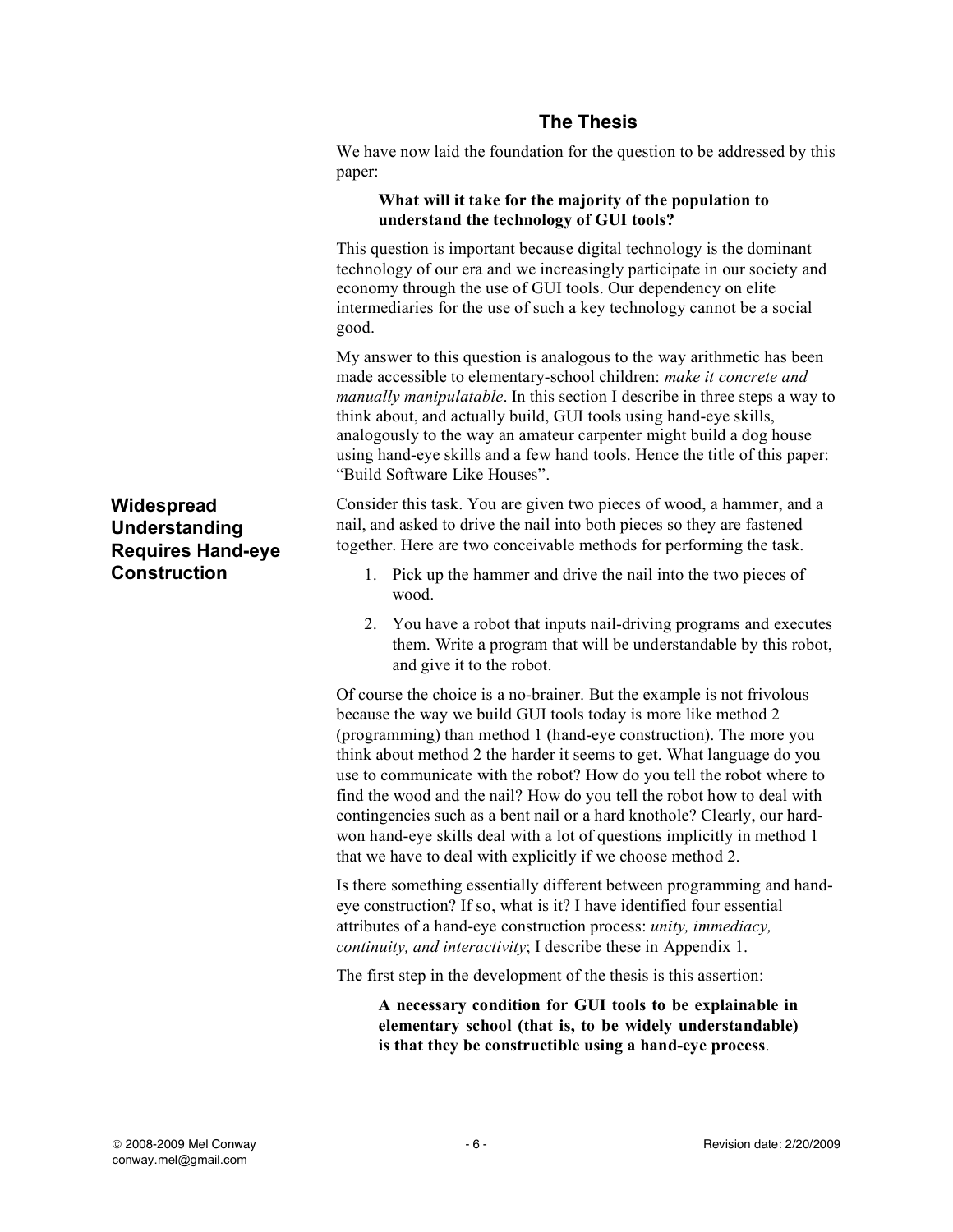## **A Concrete Metaphor for All GUI Tools Exists**

In this second step I present an alternative metaphor for the internal workings of GUI tools that is close enough to being concrete that it can be visualized and talked about by elementary-school children, given good instruction. In the third part of the thesis I shall describe a hand-eye tool for building GUI tools that conform to this metaphor.

Here are the parts of the metaphor.

- Lumps of data flow through pipes. Such a lump might be, for example, all the information about one person in a "card" of a computer's address book.
- The lumps flow from left to right in a plumbing network, some originating at files or databases at the left end of the network.
- Some lumps of data end up at the right end of the network, showing up on the user interface.
- On its way from its source toward the user interface the typical lump of data passes through one or more "transformers" that split up, combine, or otherwise change the form of, these data lumps. For example, several address cards might be combined into an address book, or the parts of one card might be separated into name, address, etc. The transformers have "connectors" that connect to the pipes. The data lumps flow into "sink" connectors on the left side of each transformer and they flow out of "source" connectors on its right side.
- The user interface is at the right end of the plumbing network. The user is to the right of the user interface, looking at it. The user interface can be thought of as a back-projection screen, and there are special transformers that cause data lumps to show up on the user interface; these "user-interface transformers" can be thought of as physically "projecting" the lump of data entering it onto its part of the screen.

I have worked with this conceptual model for years, and I have become convinced that it is a generally applicable model for GUI tools, and that there is a reasonably-sized basic set of transformers that makes it so.

The following figure shows an example of the user interface of a GUI tool (the user interface is on the right of the figure) and the plumbing network (on the left of the figure) that makes the GUI tool work. (In this example the GUI tool on the right is a Microsoft<sup>®</sup> Windows<sup>®</sup> program.) The function of this tool is simple: the user selects one name in the list of state names shown (in this case, the user clicks in the list box), and the name of the selected state shows up on the line just above the list box. This example is trivial, but it shows all the elements of the plumbing network described above, and it shows some of the implicit behaviors of transformers that give the model its power.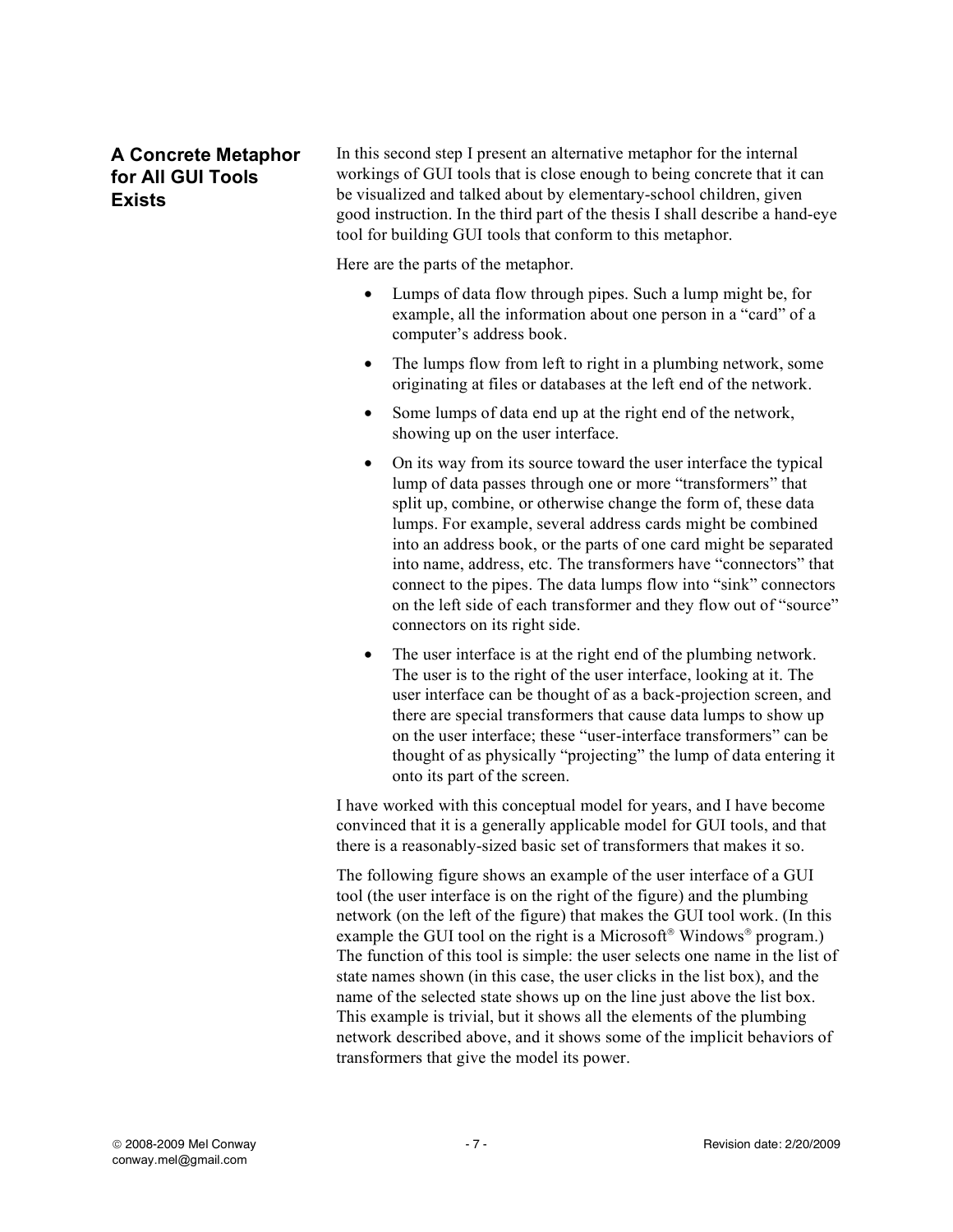

**A Hand-eye Construction Tool That Builds GUI Tools Exists**

The two images in the above figure are two parts of an actual screen shot of a computer screen on which the user interfaces of the following two distinct programs are running concurrently (extraneous material has been edited out).

- 1. The Windows program whose application window is shown at the right. The application's internal structure and operation is not conventional but is in fact the plumbing diagram that is shown at the left.
- 2. A visual drag-and-drop plumbing-design tool that built this application. Projected on the user interface of this plumbingdesign tool is the network diagram shown at the left of the figure. It is important to stress that this design tool is not a translator; it is a what-you-see-is-what-you-get assembler of networks. *The program running at the right has the internal structure shown at the left.*\*

Both programs are running concurrently. It is possible in the plumbingdesign tool to inspect the data lumps in the pipes in real time, and one can watch them change as the user clicks on the list in the right-hand window. Furthermore, one can modify the plumbing network (without stopping the application) by removing or adding transformers and pipes, and the behavior and appearance of the application on the right can be seen keeping up with its definition on the left.

The paragraph immediately above this one characterizes the plumbingdesign tool as a hand-eye tool that meets the necessary condition stated in the first step of the thesis development. Here, then, is the thesis.

**We now have the ability to take the next major step toward widespread understanding of the technology of GUI tools.** 

How it works is described in detail in US Patent 6,272,672.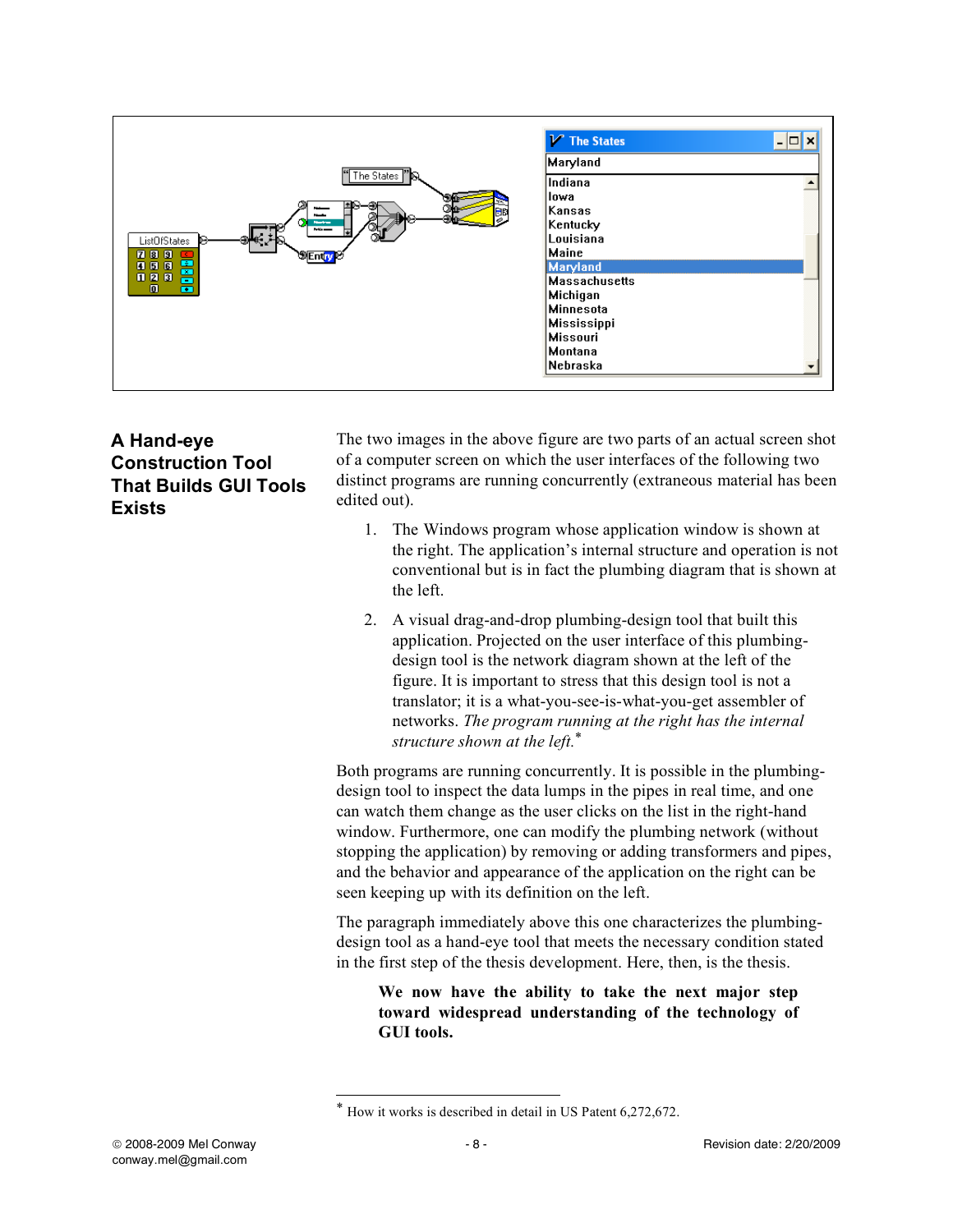# **The Way Forward**

| This section is a work in process     | What areas of application can we use to implant this disruptive<br>technology? Two candidates occur to me: software development and<br>education. I present my thoughts on each below, more to solicit reaction<br>than to be definitive.                                                                                                                                                                                                                                                                                                                                                                                                                                                                            |
|---------------------------------------|----------------------------------------------------------------------------------------------------------------------------------------------------------------------------------------------------------------------------------------------------------------------------------------------------------------------------------------------------------------------------------------------------------------------------------------------------------------------------------------------------------------------------------------------------------------------------------------------------------------------------------------------------------------------------------------------------------------------|
| <b>Software</b><br><b>Development</b> | I have studied at length the potential impact of the technology described<br>here on the development process for software-based GUI tools of all<br>types and I believe that, if the technology were to be widely adopted, it<br>could profoundly simplify the development process and reduce costs.<br>There are two main reasons for this impact: network effects of shared<br>development of a growing body of reusable transformers and the<br>entrance into the workforce of a large number of people who could not<br>otherwise have become productive application developers. Additionally,<br>for some classes of GUI software applications, the development process<br>would become more informal and open. |
|                                       | My experience describing this opportunity to many technical audiences<br>over more than a decade suggests that the uptake of this technology by<br>the software development community is unlikely. There is a large<br>investment in the existing ways of doing things that, for valid reasons,<br>will resist a change in conceptual paradigms. Alternatively, the approach<br>could be used just as a design methodology that would lead to better cost<br>estimation and smoother development, but there is a lot of competition in<br>this area that makes similar claims.                                                                                                                                       |
|                                       | There is one corner of software technology that is too new to be<br>settled: development of applications that reside in the Internet<br>"cloud". Appendix 2 contains a description that I have presented<br>of a cloud-based application-development service.                                                                                                                                                                                                                                                                                                                                                                                                                                                        |
| <b>Education</b>                      | To teach the model described here in high school or college as a<br>construction methodology might be pedagogically interesting and<br>ultimately valuable to students, but people of high-school and college<br>age are looking for knowledge that is directly transferable to<br>employment. This means using available instruction time for teaching<br>existing software development methods.                                                                                                                                                                                                                                                                                                                    |
|                                       | My conclusion is to go where the deterrents enumerated above do not<br>exist, yet where there is a strong attraction to quick uptake of confidence<br>and transferable skills: primary- and middle-school education.                                                                                                                                                                                                                                                                                                                                                                                                                                                                                                 |
|                                       | I foresee teaching children to build GUI tools that will be interesting and<br>educationally valuable to them-games, interacting robots, and social<br>networking environments, for example. Having experienced powerful<br>success the children will have confidence in their intuitions about the<br>workings of GUI tools. This confidence then becomes an aptitude for<br>learning existing software technology.                                                                                                                                                                                                                                                                                                 |
|                                       | For an education project of this nature to be realized, the existing<br>construction tool would be a prototype for development of a new                                                                                                                                                                                                                                                                                                                                                                                                                                                                                                                                                                              |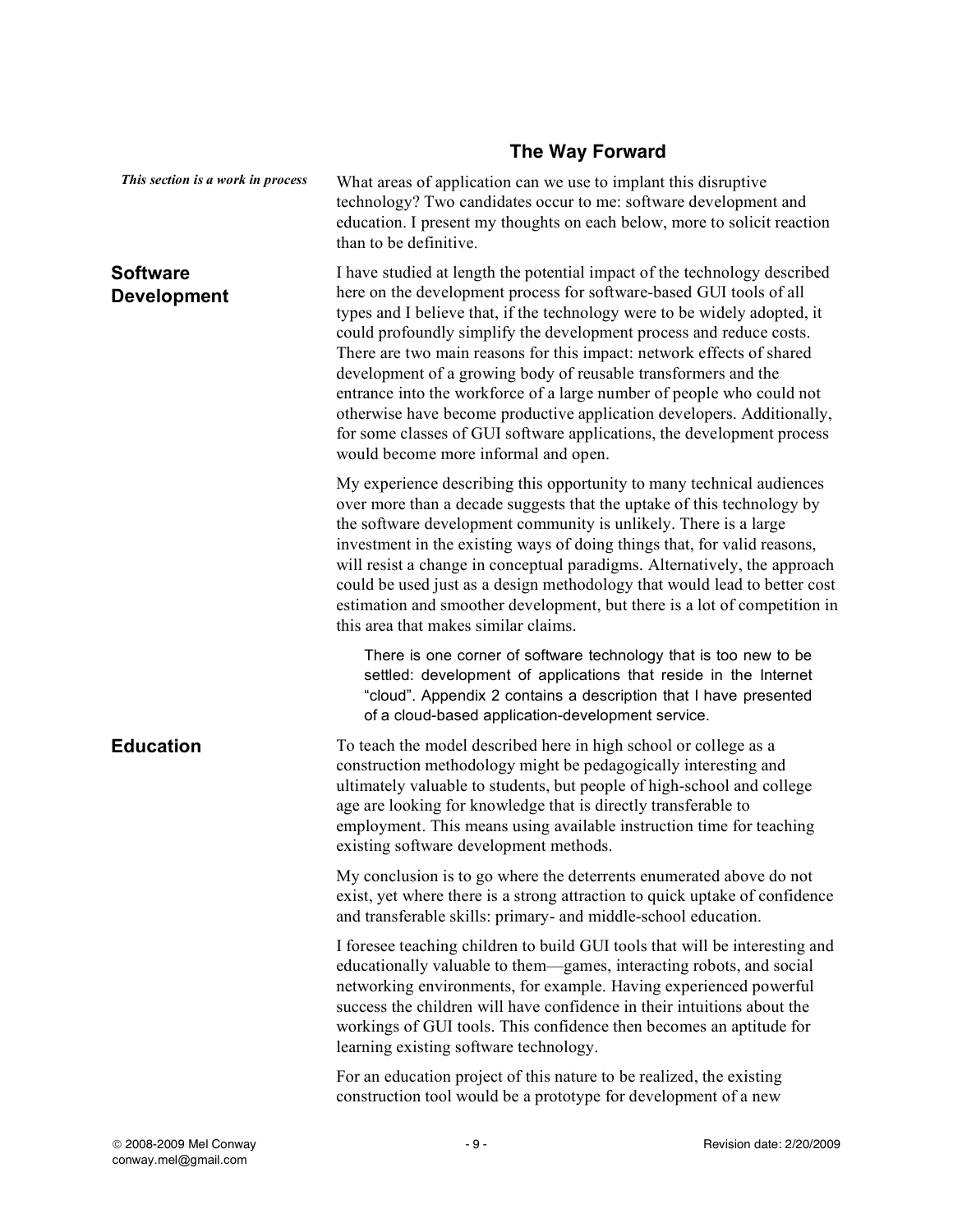construction tool robust enough for the primary classroom environment; additionally, educational materials would have to be developed. These are substantial activities that would take time and resources and would therefore require a strong commitment to the outcome.

Where can we find a strong desire to empower school children with confident understanding of GUI technology? The global audience of the One Laptop Per Child project has demonstrated its attraction to the empowerment that easily learned computer technology grants young students. In the United States, however, the idea of engaging primaryschool children in GUI technology does not yet exist on a large scale; this idea will grow as a political consensus grows that primary education is preparation for global economic life. Perhaps such a political consensus is beginning to develop at this moment in U.S. history.

\* \* \*

The ideas presented above deal with doing better something that is being done now—more or less. What follows proposes doing something vital that is not being done at all.

As a public high-school teacher I learned that my students had no preparation for collaborative problem solving. Here is an except from my "Urban Teaching" blog.\*

Virtually all of my students arrive with no understanding of working in teams. They have neither expectations nor skills for working together in order to work more effectively. I have experimented extensively with attempting to create team problemsolving environments in my classes, and I have concluded that what is arguably the most important workplace skill that can be given to high school students, the ability to create and work together in teams, has been almost completely ignored.

The technology described in this paper offers a platform for teaching a 21<sup>st</sup>-century skill now ignored by our schools: cooperation on globally distributed construction projects. (Indeed, our locally focused education system has no way to teach—or even to discover the need for—such a globally focused skill.) The nature of the construction tool as a web application and the extensibility of the transformer library are enabling technologies for cooperative construction projects that can be carried out over the Internet.

I see an opportunity to develop a curriculum in geographically distributed software application development. The focus of the curriculum would be project management but the students would be building several things: skills in working cooperatively at a distance, software skills, and a valuable software application. An important part of curriculum development would be the definition of a deliverable application that will be both useful and important to the students, for example a tracking system for global temperature change.

The essay "A Radical Proposal" at http://web.mac.com/melconway .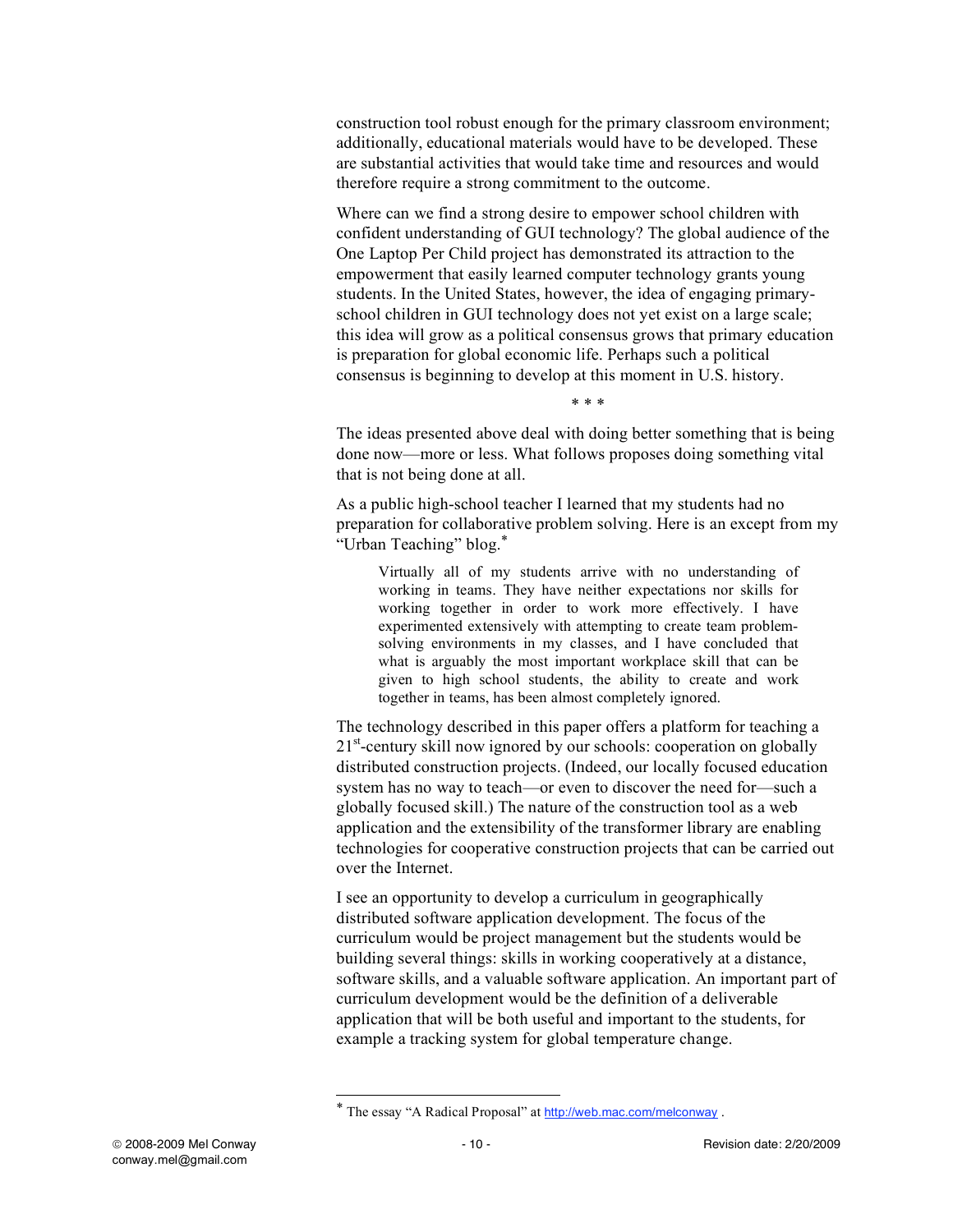*Note: This discussion is about construction of software, but its conclusions are not restricted; the definition applies to all construction processes.*

### **Appendix 1: The Four Elements of the Hand-eye Construction Process**

One important feature of spreadsheets is that they react immediately to changes made by the user. As humans with a long history of using manual tools, we take such a characteristic for granted. The process of pounding a nail through two pieces of wood is a directly interactive process. You don't map out and write down in advance a step-by-step program describing your nail-pounding plan. You hit the nail. You see what happens; that tells you how to hit the nail the next time. When it's driven home you stop hitting it. Almost all manual tools used by people in their work depend on a tight hand-eye feedback loop for their use, from the surgeon's scalpel to the potato peeler.

The conventional software construction process (the spreadsheet being a notable exception) isn't like that. Building a software application using most contemporary tools is more like baking a cake without a recipe. You decide how you want the cake to be, you use your considerable experience to guess at a recipe, and you write the recipe down. Then you spend an hour executing the recipe, i.e., putting together the batter and baking it. Not quite. Do it again. The process takes a lot of record keeping and patience. That's what most of today's programmers do.

One of the problems with arriving at a recipe this way is that the output (the cake) bears no physical or logical resemblance to the input (the recipe). Executing a recipe (i.e., baking a cake) creates something totally different from a recipe. So you have to combine guesswork and experience to decide how to change the input in order to fix the output. There is an inconvenience in this: you have to wait an hour to see whether your changes improved things. There is a more serious problem: it's not necessarily obvious how to convert your dissatisfaction with the output into a change to the input. It's not like pounding a nail where if the thing bends you see immediately how to straighten it.

We have concluded that, in order for building software to be far simpler than it is today, the construction process must have four attributes that will make building software much more like pounding nails. If the process has these four attributes we call it a *hand-eye* process.

- 1. **Unity.** There is only one thing being worked on, and it's *both* the input and the output. Nailing two boards together means transforming, in a sequence of steps, two boards and a nail into two boards nailed together.
- 2. **Immediacy.** When the builder swings the hammer, the nail moves and the eye-brain immediately understands the new state of the thing being worked on.
- 3. **Continuity.** Small actions produce small changes. Hit the nail harder and it will probably move more. This characteristic helps to tell you how hard to hit and when to stop.
- 4. **Interactivity.** Strategizing is part of the hand-eye feedback loop. How you hit the nail this time depends on what it did the last time you hit it. The sequence of steps required to do the whole job is not predetermined; each step determines the next.